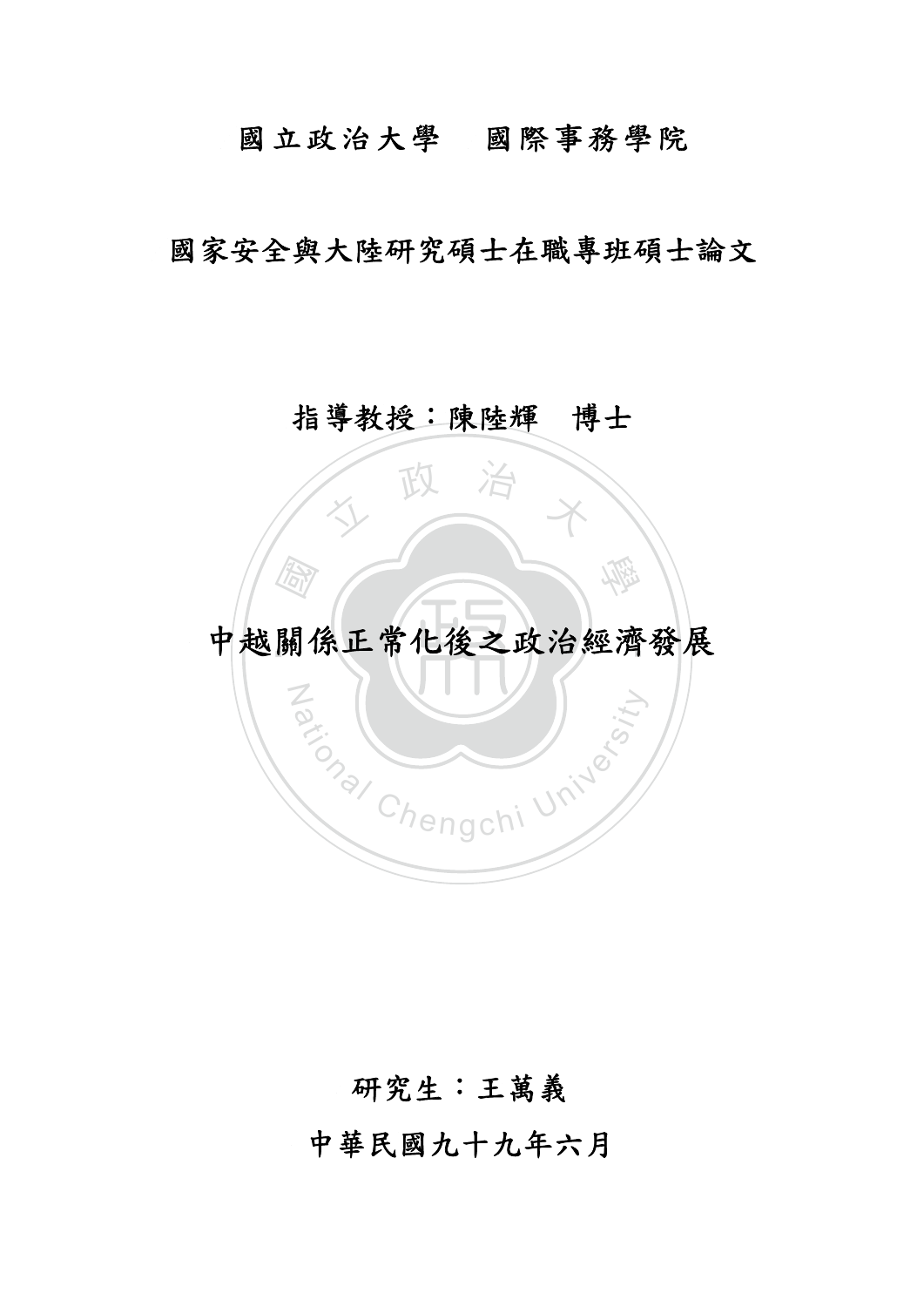摘要

中國與越南的關係源遠流長,自古就是山水相連的鄰邦,由於特殊的歷史、 文化和地緣等因素,自古以來,中國就是對越南影響最大的國家。中華人民共和 國成立後,從 1950年到1990年的40年當中,中越關係經歷了從「同志加兄弟」 到「兵戎相見」的嚴重對立又走向改善這樣關係大幅度的改變和劇烈變化。「渡 盡劫波兄弟在,相逢一笑泯恩仇」,隨著1991年11月中越關係正常化以來,雙 方在各個領域的交往與合作日益發展。1999年2月,兩國領導人確立了新世紀 中越關係的發展框架,即「長期穩定、面向未來、睦鄰友好、全面合作」的方針。 2002 年中共總書記江澤民訪越期間表示,兩國要永遠成為好鄰居、好朋友、好 同志、好夥伴。2008 年 5 月底,越共中央總書記農德孟應邀訪問中國大陸時, 中越發表《聯合聲明》宣示,雙邊關係提升為「全面合作戰略夥伴關係」。

觀之,中越雖存在著矛盾,但可推測兩國未來的關係仍將持續深化,以維持和平、 合作方面,雙邊貿易迅速擴大,與中共一東協自由貿易區依存日益加深。但在友好合作關係下仍然存在有諸如民族主義興起、領土糾紛、台越關係的影響、貿易<br>不平衡、投資與政治關係不對稱、歷史華僑等,不利於兩國關係發展問題;整體<br>觀之,中越雖存在著矛盾,但可推測兩國未來的關係仍將持續深化,以維持和平、 <sup>立</sup> <sup>政</sup> <sup>治</sup> <sup>大</sup> 穩定的周邊環境;雙方仍互相抱持高度警覺與戒心;越南將加強與東協及大國關 《判與對抗優勢;互藉地緣優勢,各取所得;<br>《判與對抗優勢;互藉地緣優勢,各取所得; 2010 年迎接中越建交 60 周年,雙方將今(2010)年定為中越友誼年,兩國關 係正常化後,在政治關係,領導人互訪頻繁,建立各種對話機制和管道;在經濟 好合作關係下仍然存在有諸如民族主義興起、領土糾紛、台越關係的影響、貿易 不平衡、投資與政治關係不對稱、歷史華僑等,不利於兩國關係發展問題;整體 係,以提升對中共談判與對抗優勢;互藉地緣優勢,各取所得;進一步擴大雙邊 經貿等方向前進。

#### 關鍵詞:中越關係、關係正常化、地緣政治、國家利益、相互依賴